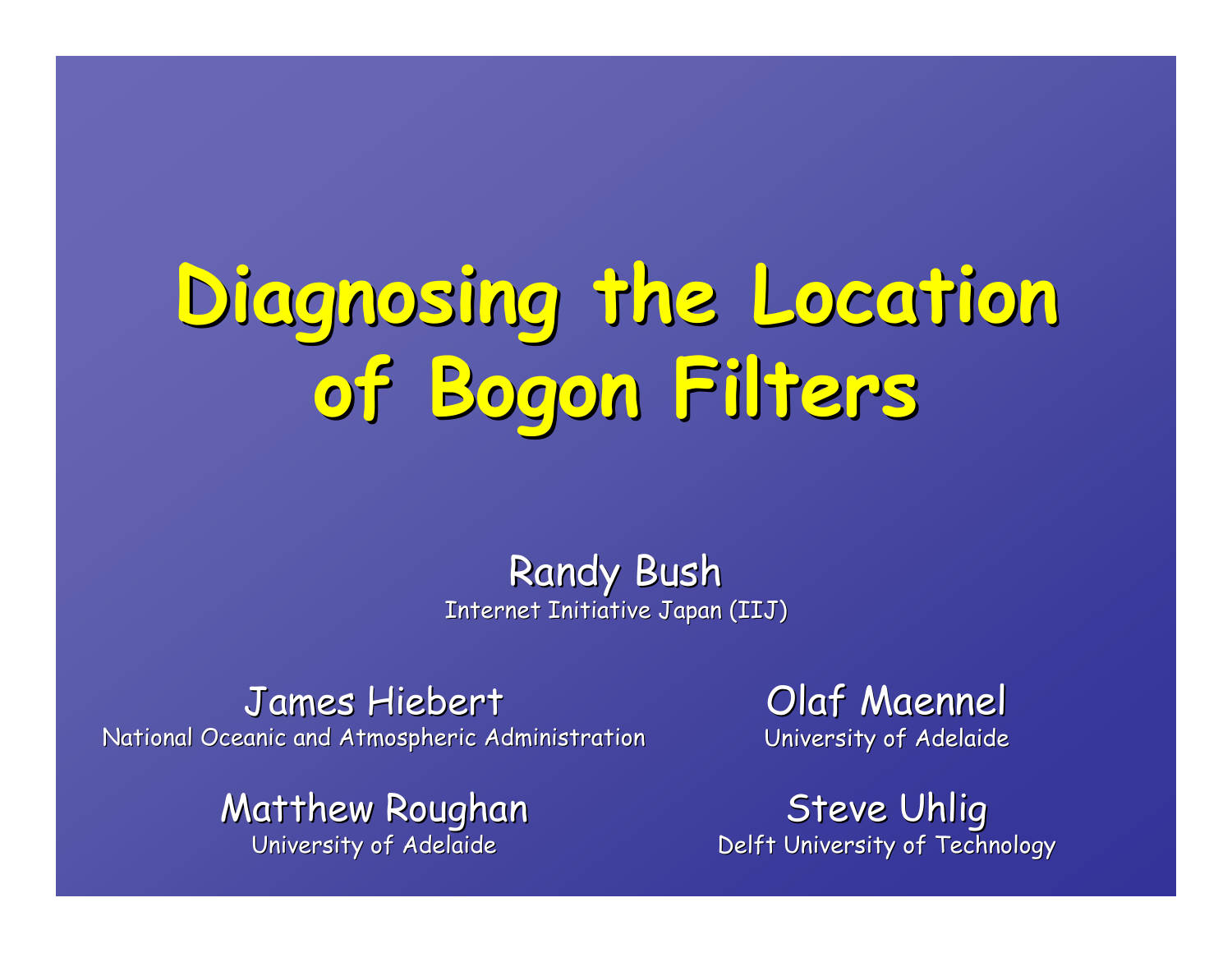# Problem: "Bogon filters"

- • $\cdot$  ISPs often filter unallocated address space to protect themselves from malicious attacks and protect themselves from malicious attacks and unwanted traffic
- •• Over time unallocated address space may become allocated and legitimately announced become allocated and legitimately announced address space...
- •• <u>Problem</u>: Filters need to be updated but seem : often not to be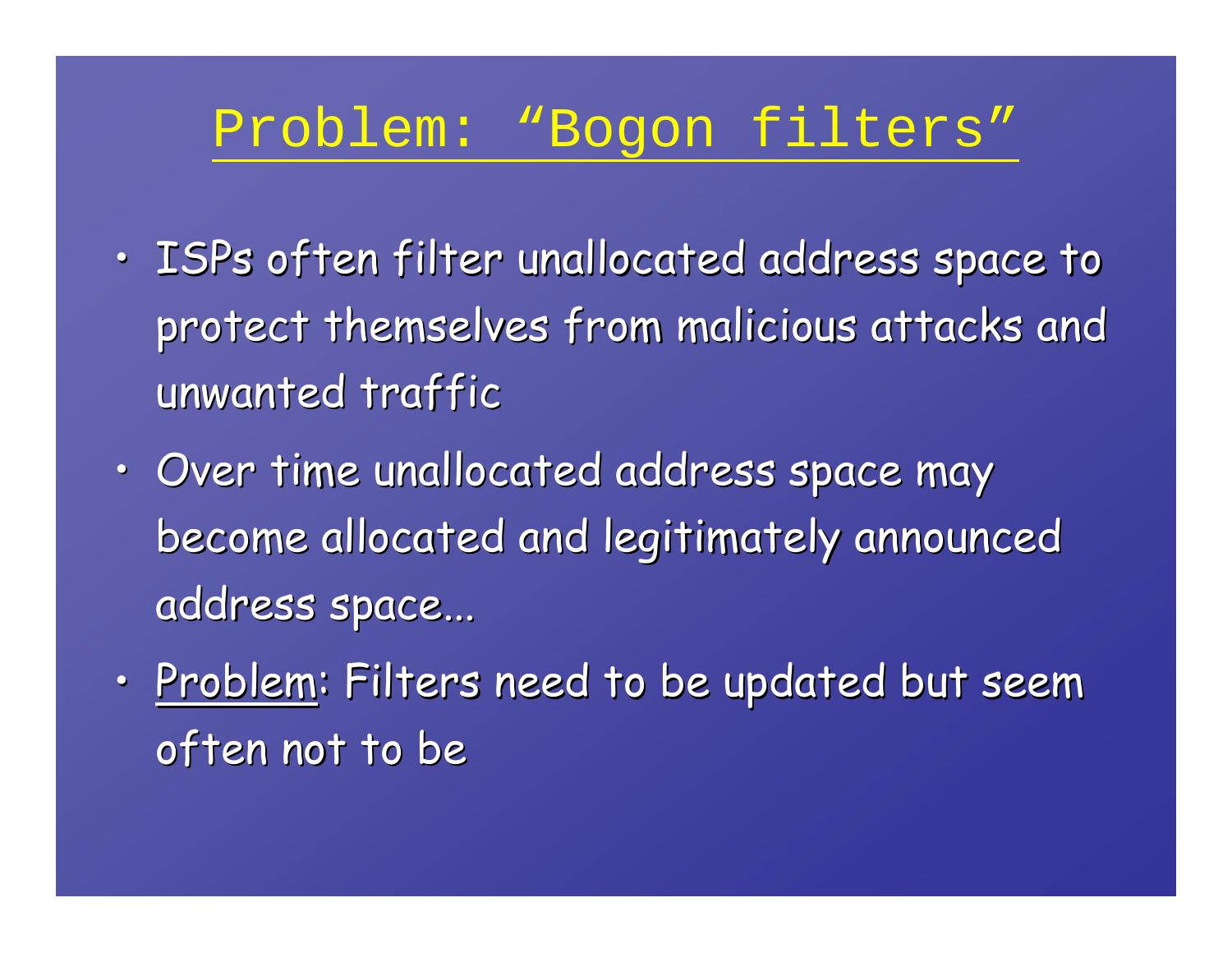# Root Cause

# Undovered!

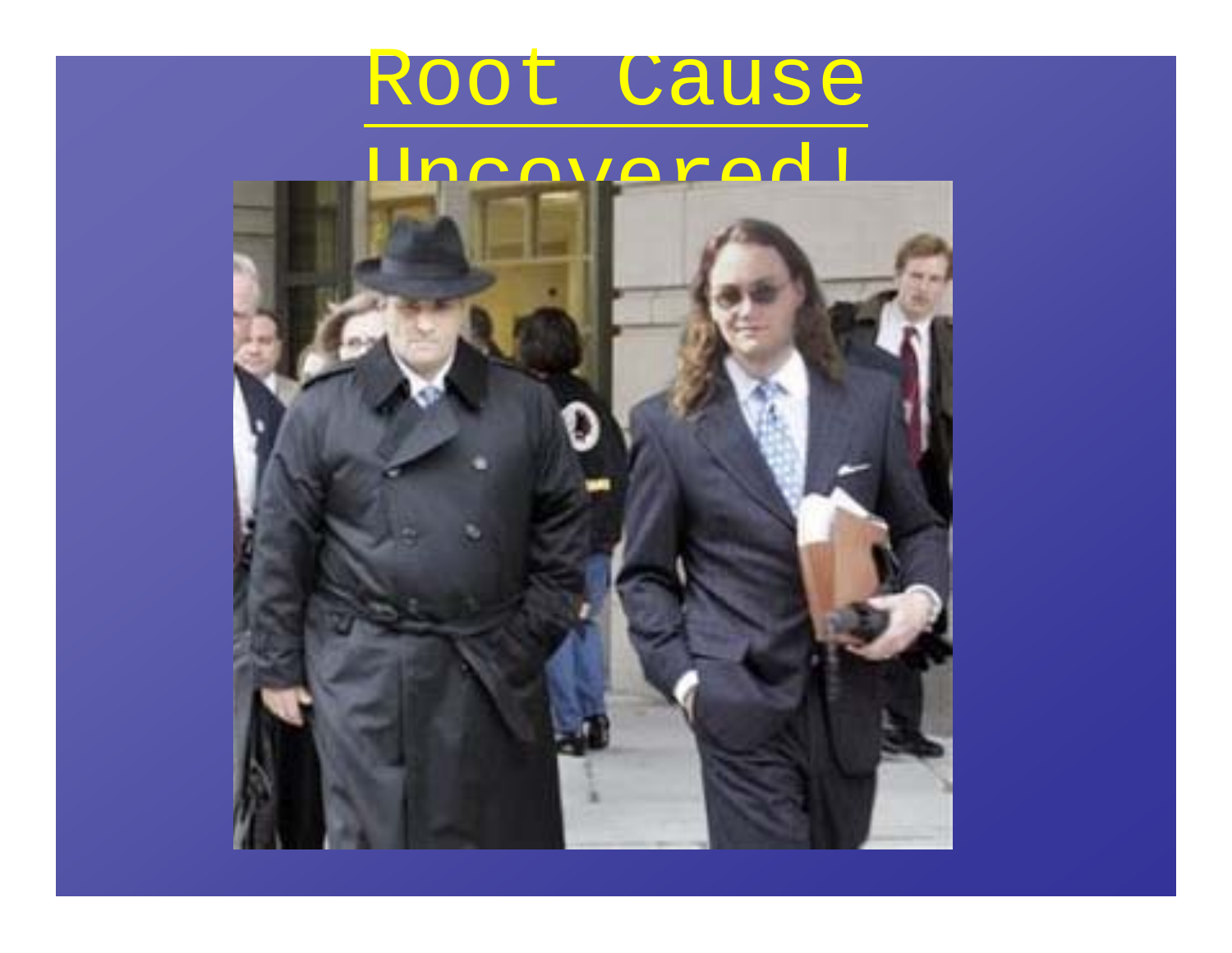# Objectives

- • $\cdot$  Develop methodology that is capable of detecting and locating filters that are blocking newly allocated address space blocking newly allocated address space
- • $\cdot$  Analyze reachability status of a newly allocated prefix
- • $\cdot$  For the experiment, ARIN loaned us 96.0.0.0/16 96.0.0.0/16 97.64.0.0/16 97.64.0.0/16 98.128.0.0/16 98.128.0.0/16 99.192.0.0/16 99.192.0.0/16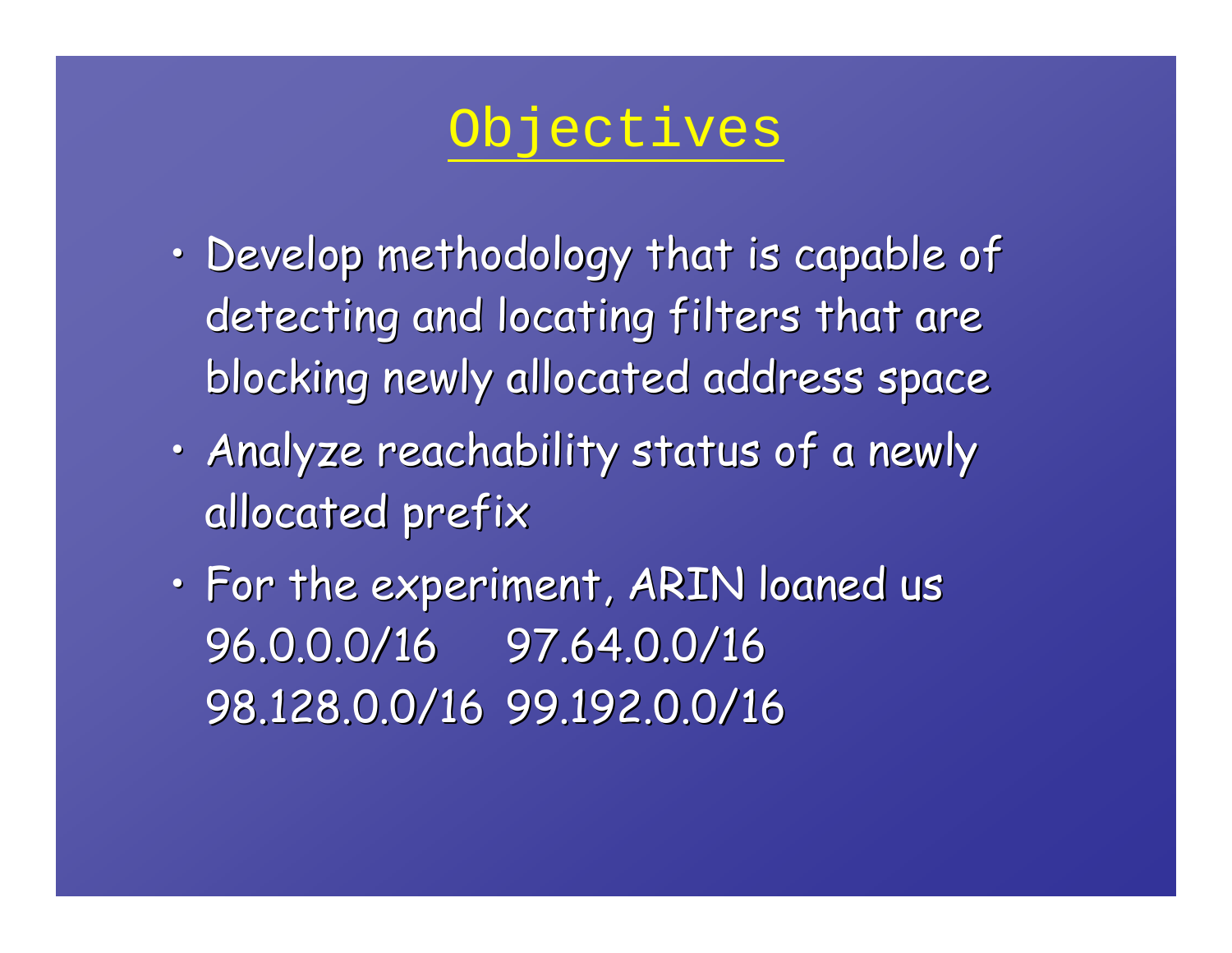# Testing reachability of a new prefix

- • Terminology: Terminology:
	- • $\cdot$  Test-prefix: newly allocated prefix to be  $\cdot$ tested
	- • $\cdot$  Anchor-prefix: well-established prefix whose reachability should be fine
	- •· Probe-site: router that announces both the test-prefix and the anchor-prefix

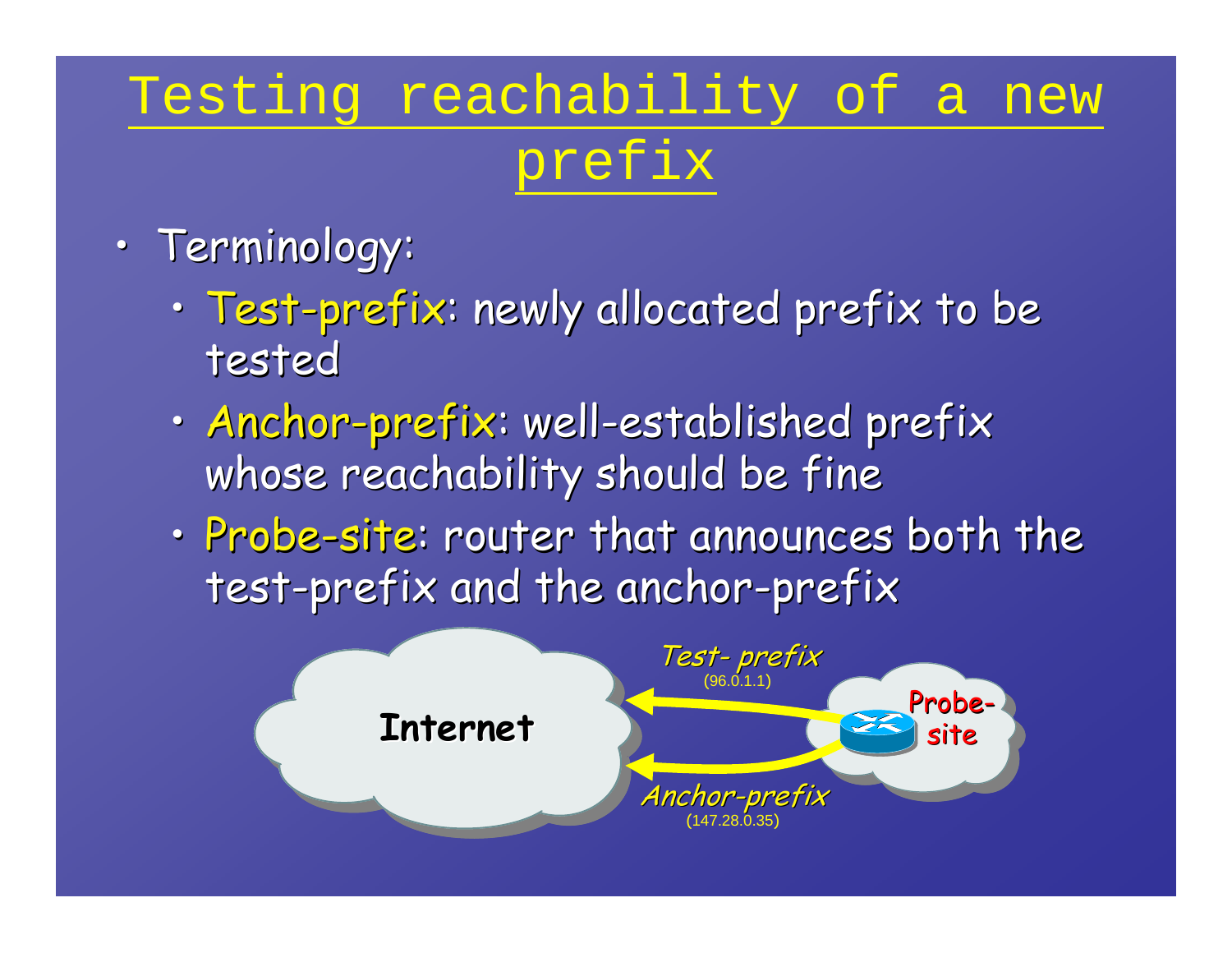# Overview: Approach



- • $\cdot$  In-probes : traceroutes from public  $\cdot$ traceroute servers to test- & anchor-prefix
- • Out-probes : probes : traceroutes traceroutes **from** test-site towards pingable IPs. Source addresses are both test-IP and anchor-IP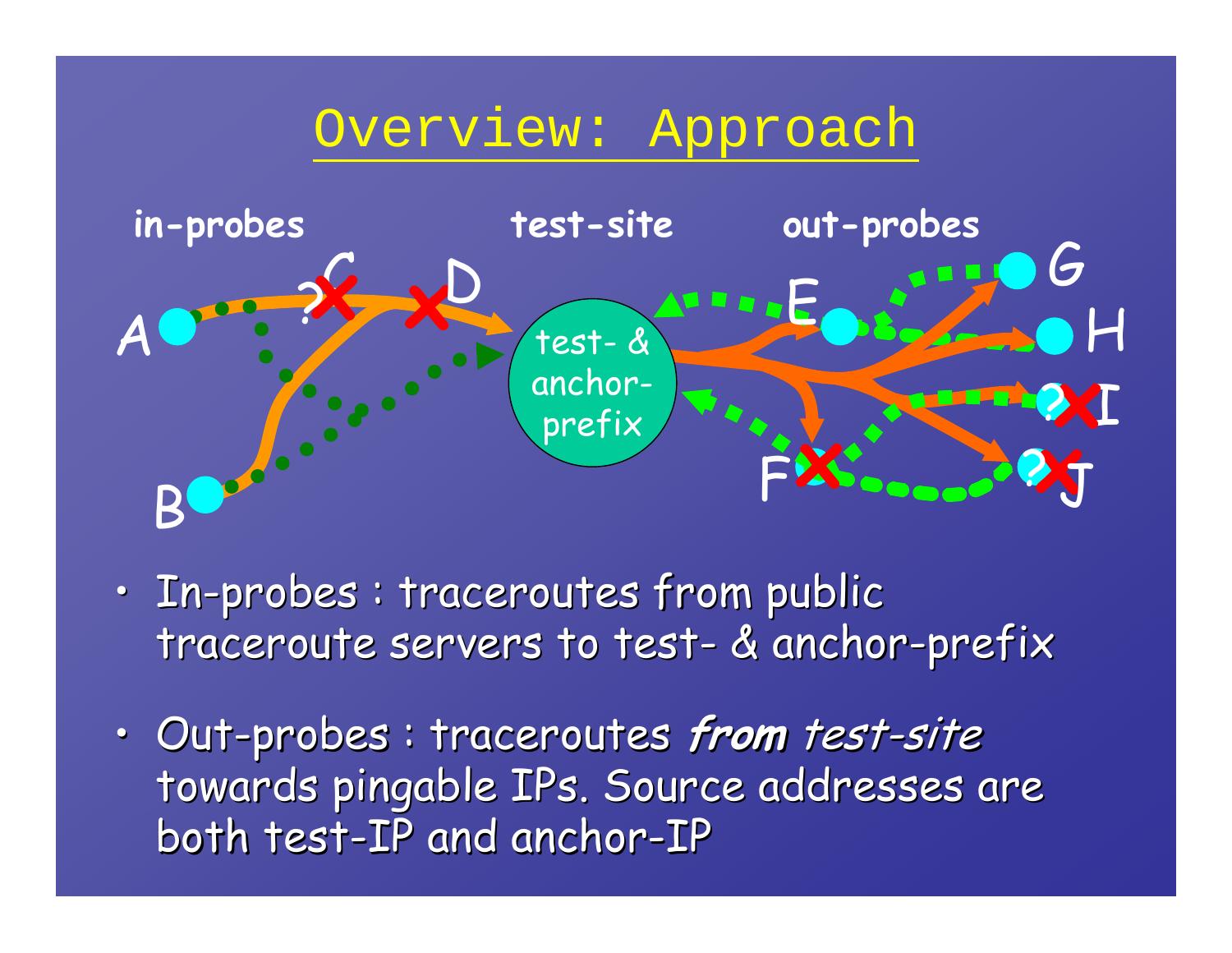# Testing reachability of a new prefix: In-Probes

- •• Two IPs hosted at the same location:
	- • $\cdot$  anchor IP : well established, hopefully unfiltered
	- $\bullet$ • test IP : newly allocated address
- •• Assume that they are propagated in the same way (as  $\mid$ they are announced from the same location)

prefix

•• From each traceroute-server run two traceroutes : to test -IP and to anchor -IP C**test-site** ?**x x**  $\boldsymbol{\mathsf{A}}$ Books. D test- & anchor-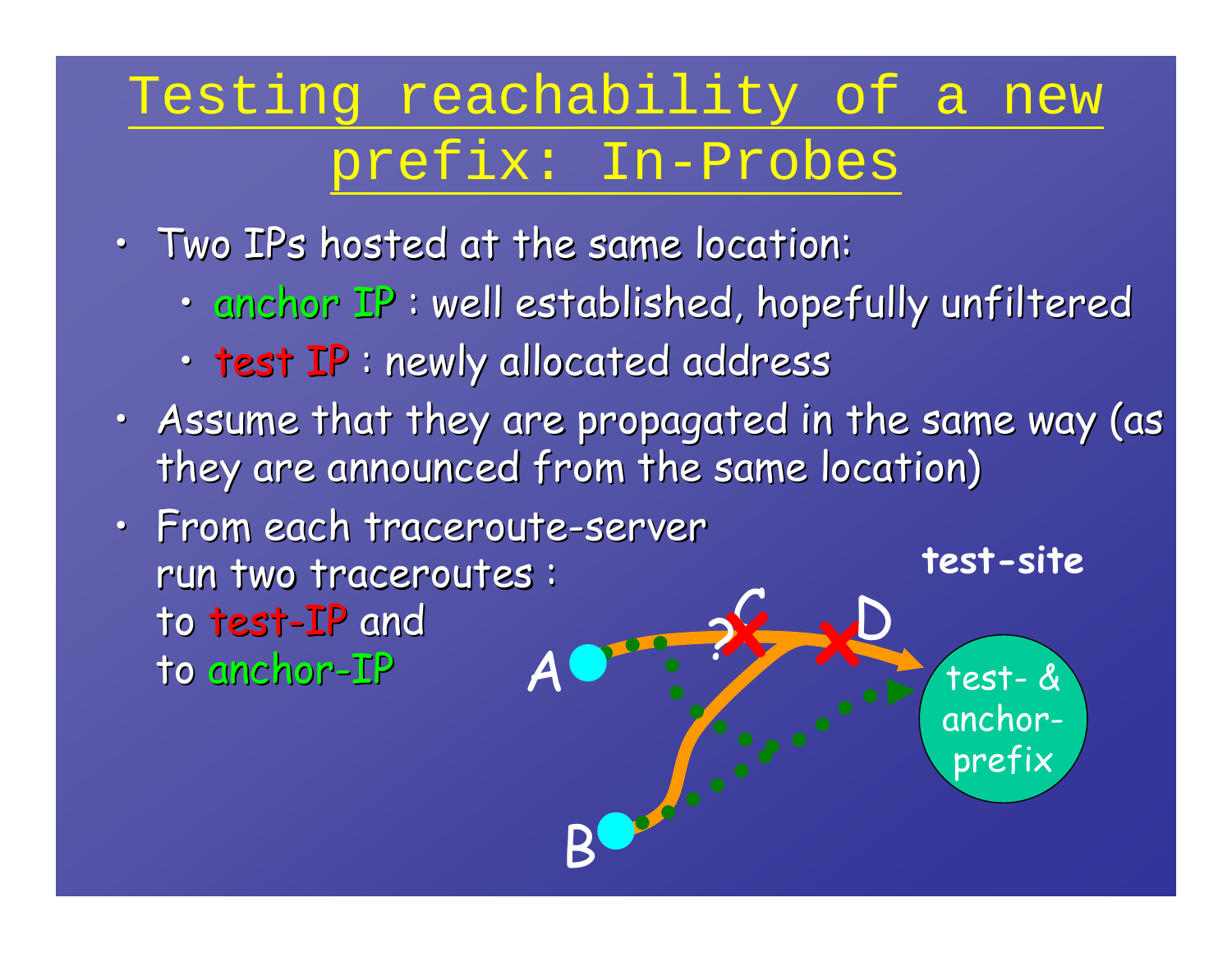# In-Probes: Principles

- • $\cdot$  In-probes give reachability information towards the test and anchor prefixes
- • $\cdot$  If traceroute from test-prefix traceroute diverges at some point, we build a list of possible candidates that might filter.

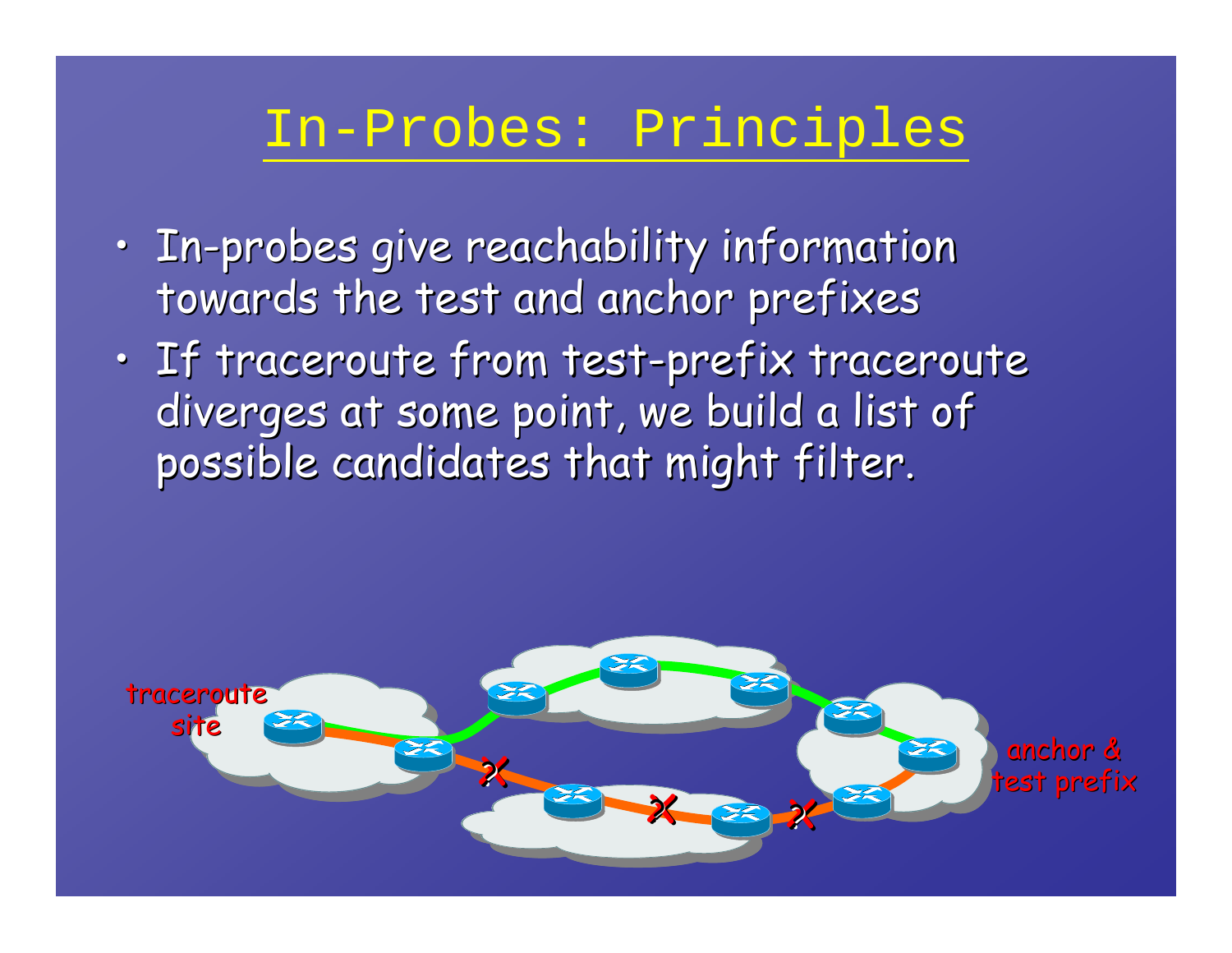# In-Probes: Limitation

• $\cdot$  Catch only filters that are between public traceroute-server/looking glass and test-site.

=> can only find limited number of filters, but identifies intermediate ASs that filter.

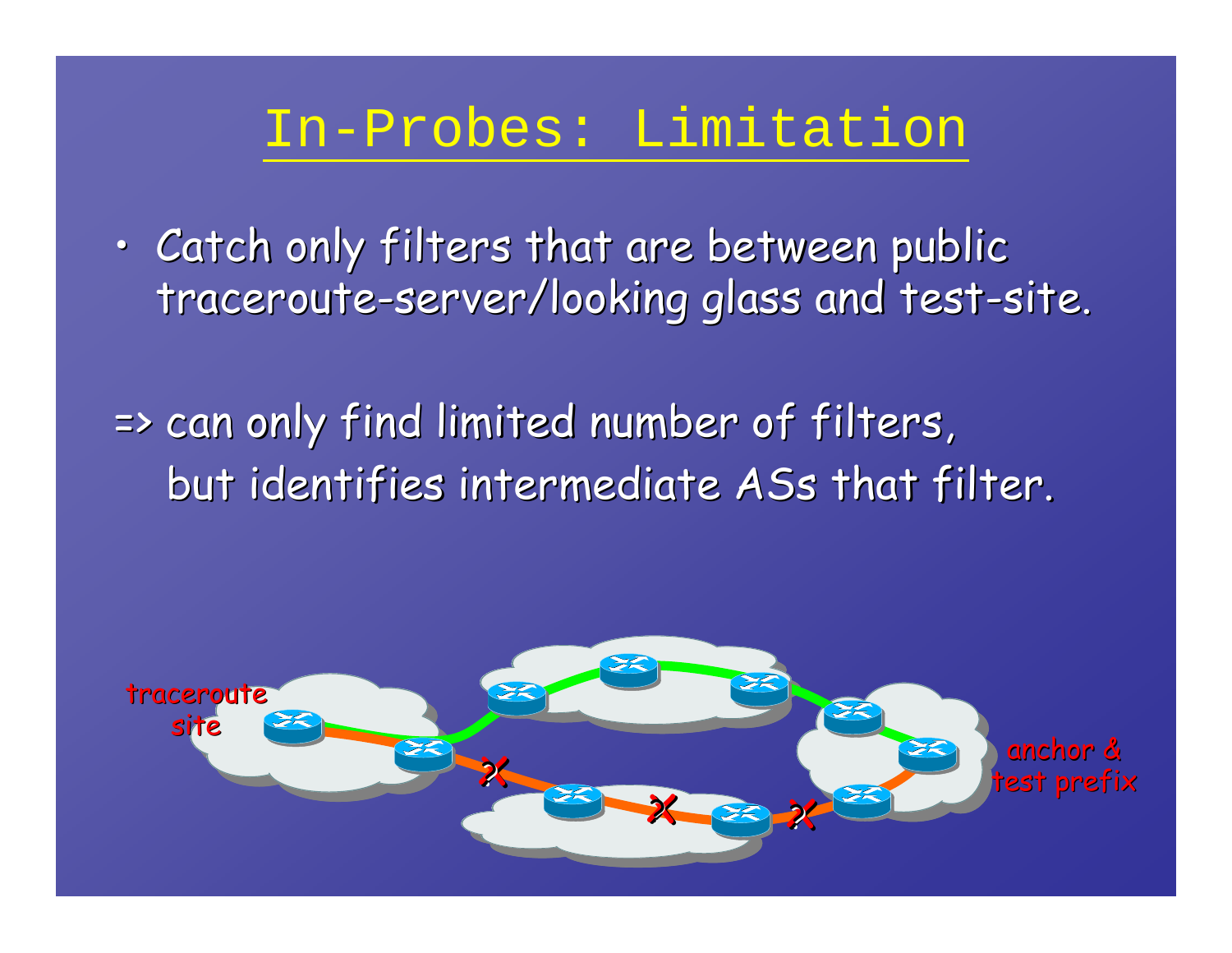### In-Probes: measurements

- •• Advertise test and anchor prefixes from 4  $\,$ probe-sites: Seattle (USA), Munich (DE), Wellington (NZ), Tokyo (JPN)
- • $\cdot$  480 public traceroute serves and PlanetLab nodes. Mainly US & Europe, but covering 56 countries
- •• Many volunteers from NANOG posting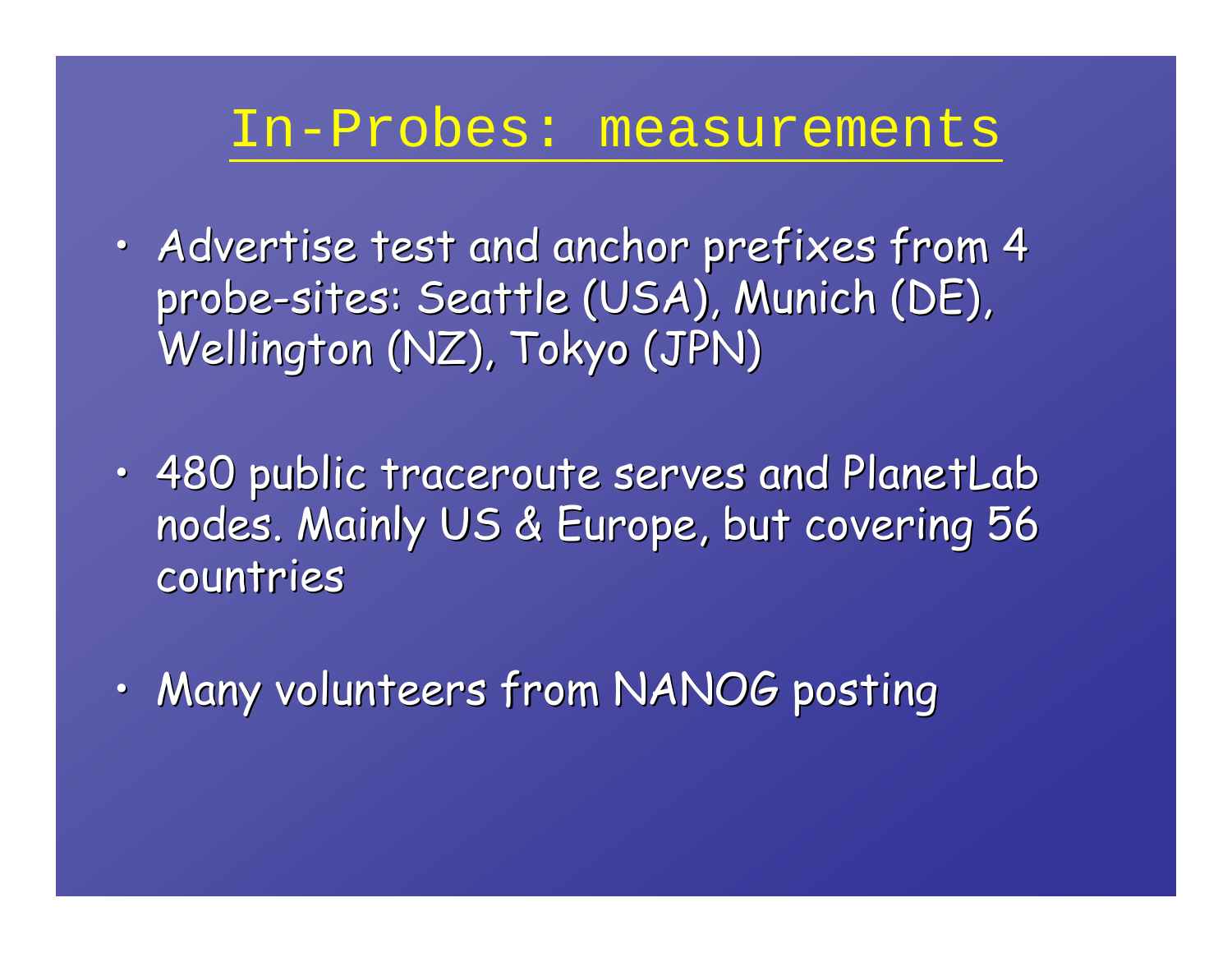# In-Probes: results

- Categories:
- "good" (anchor and test take exactly same path)  $\cdot$  66.9%
- "diverging inside" (anchor and test take different paths)  $\cdot$  20.6%  $\cdot$
- $\bullet$  $\cdot$  Test stops, but anchor ok • 8.6%
- $\bullet$ · Failure (either anchor or anchor and test failed)  $\cdot$  3.9%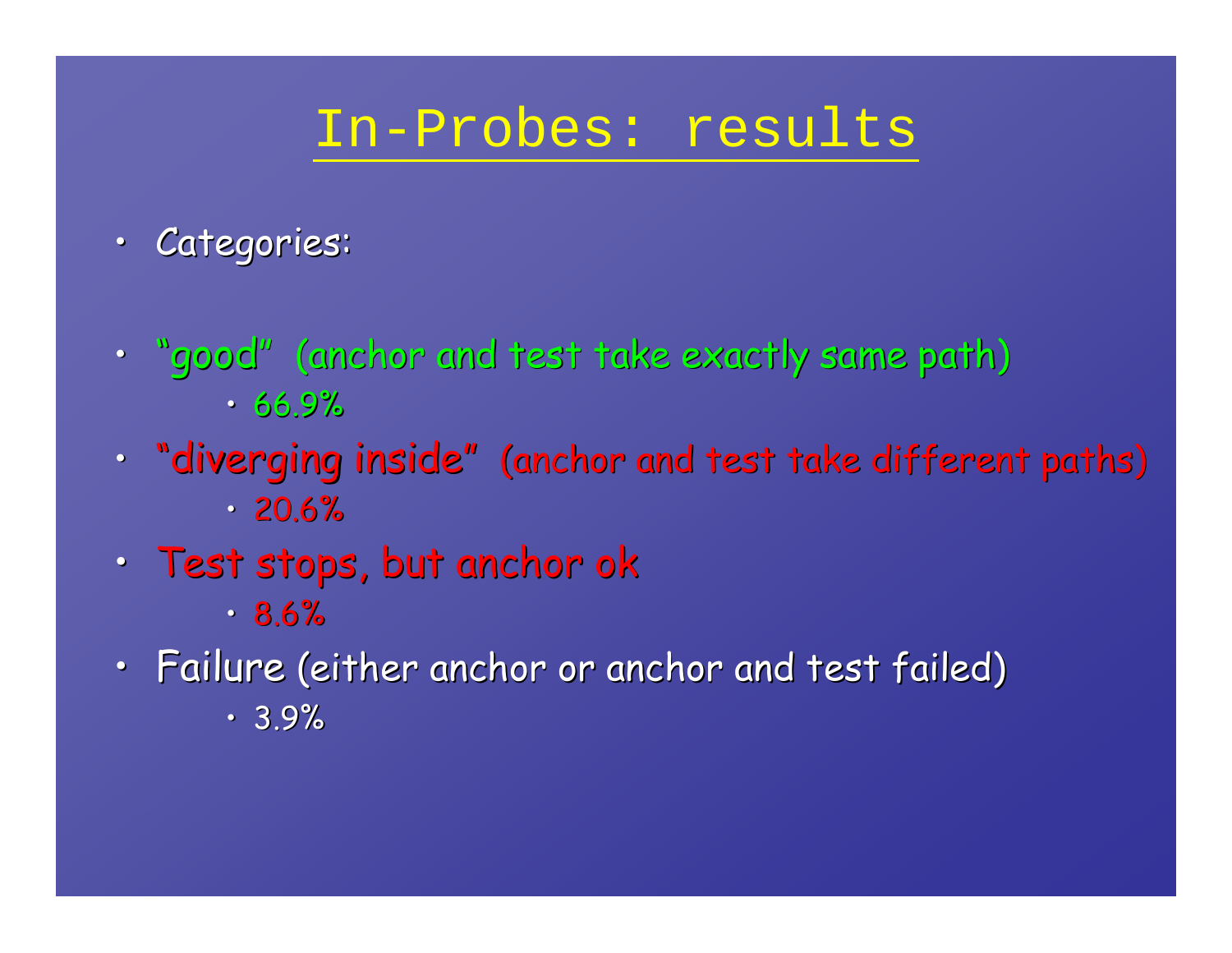# In-Probes: results

- • $\,\cdot\,$  Derive candidate links, eliminate unlikely  $\,$ candidates.
- •• Remaining candidate links:
	- $\cdot$   $\sim$  34 ASs that may contain incorrectly configured filters.

**http://psg.com/filter http://psg.com/filter -candidates.txt candidates.txt**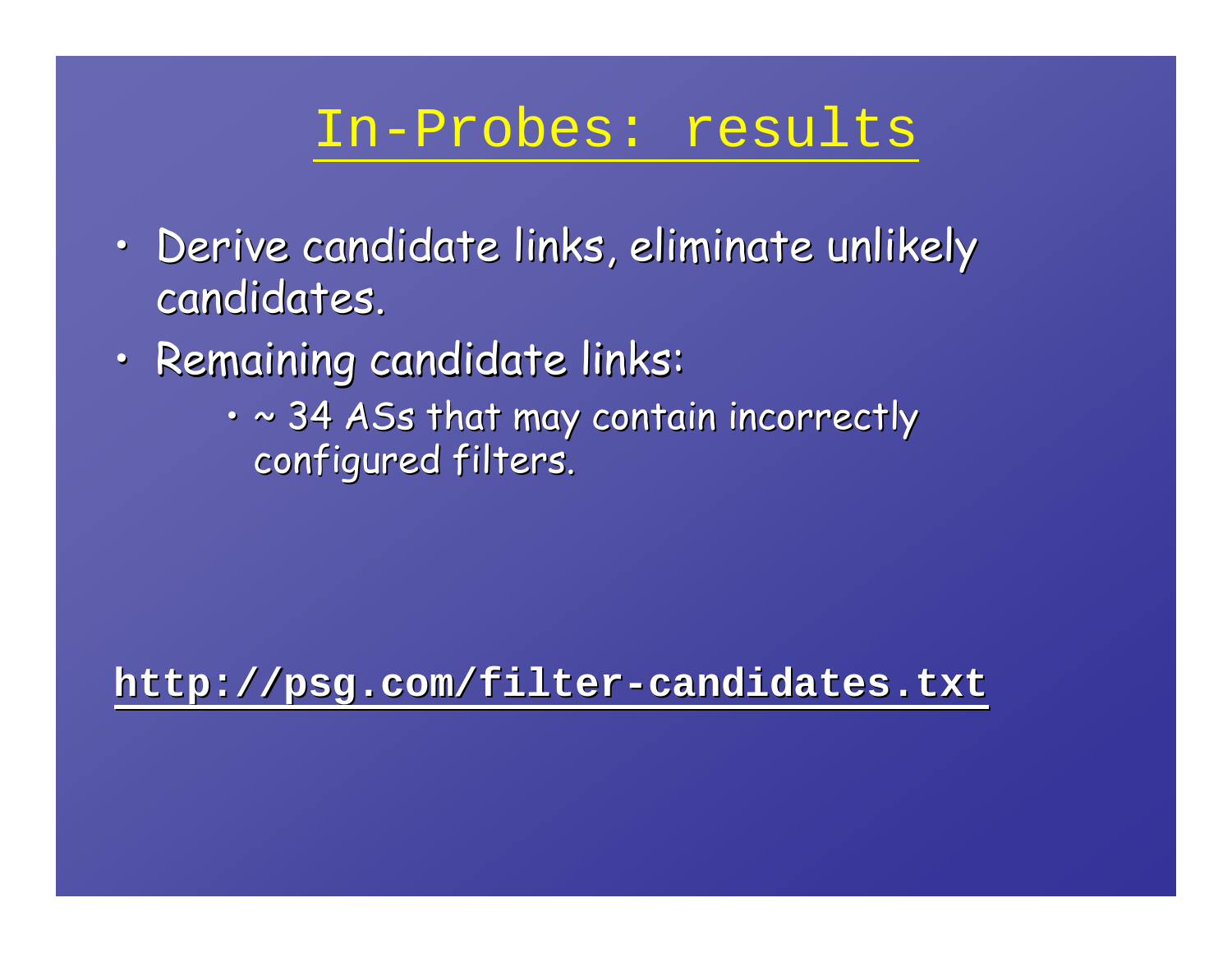# In-Probes: evaluation

#### •• Advantages:

- traceroutes go around bogon filters
- $\cdot$  known details about IP-level path
- •Disadvantages:
	- $\cdot$  traceroute site MUST be "behind" bogon filter
	- $\cdot$  Never enough traceroute sites available
- •• <u>Goal:</u> test as many ASs as possible for reachability
- •• <u>Solution:</u> "out-probes"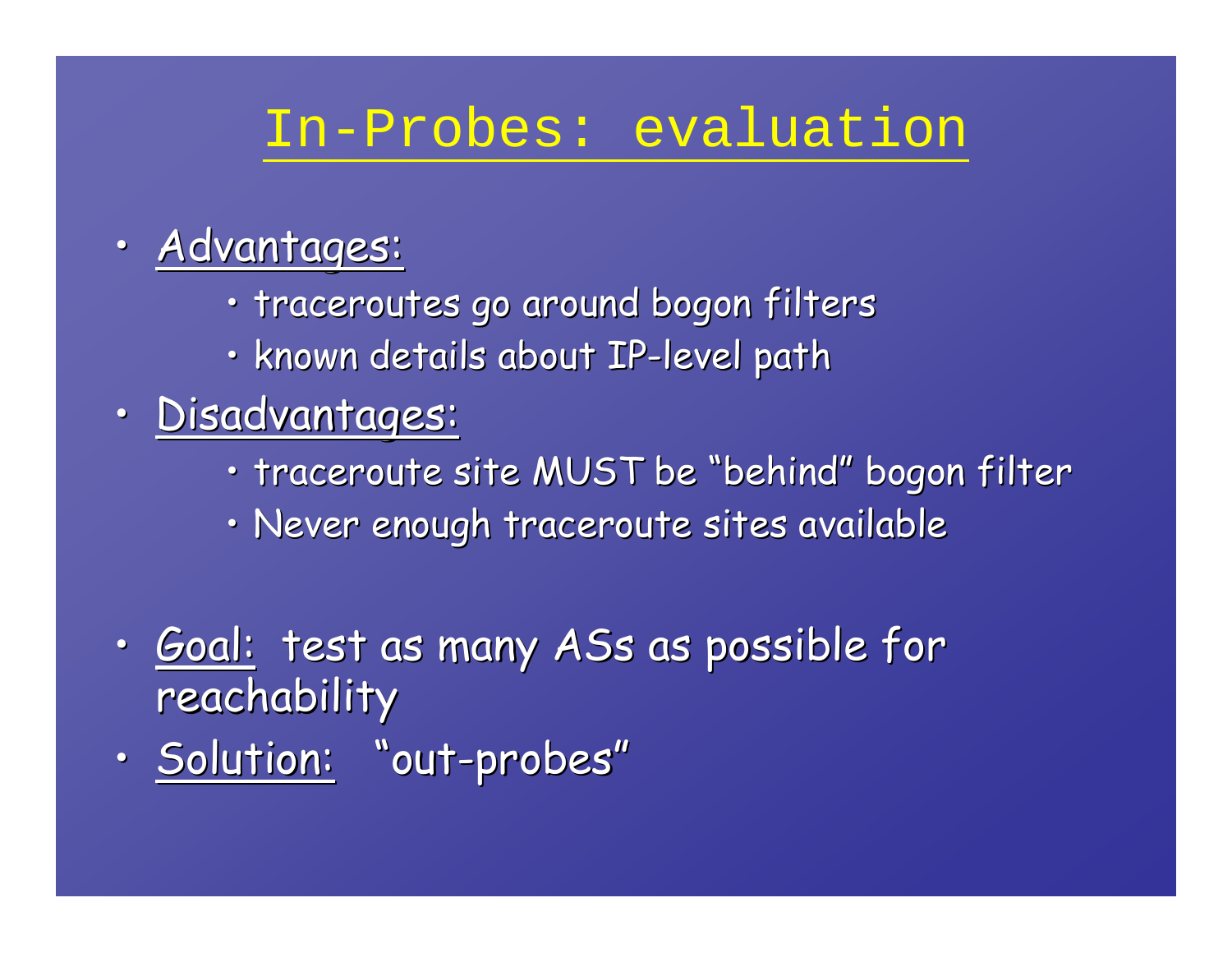#### **TER** for usable

# reachability:

# Out-Probes

- Out-probe : ping and traceroute performed from test-IP and anchor-IP towards external IP addresses IP addresses
- Return-Path is of interest, but unknown
- • $\cdot$  What we learn is which AS has connectivity

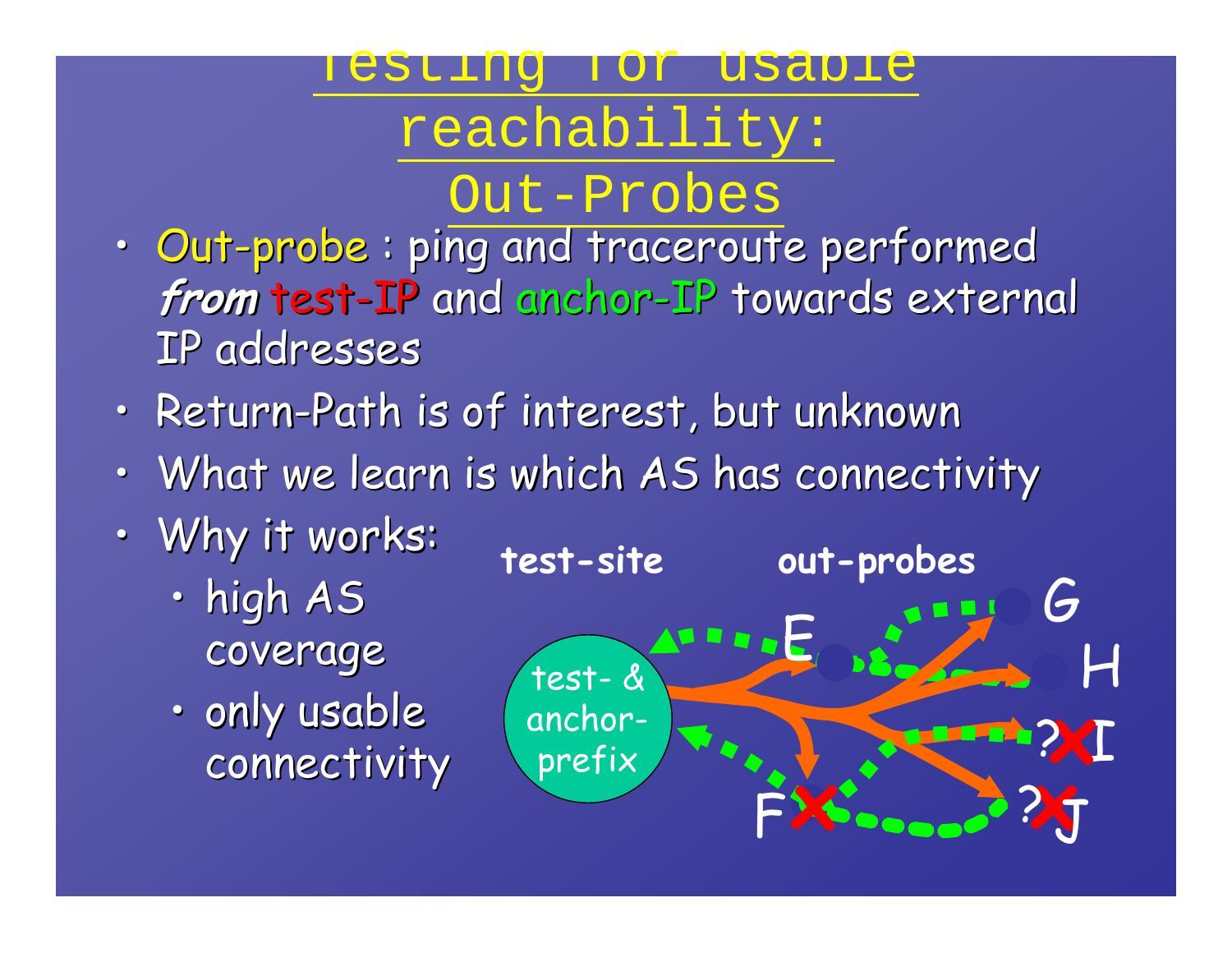# Out-Probes: measurements

- •• Perform ping from test-sites (test-IP and anchor-IP) towards a large set of pingable-IP<br>addresses (46,569) in 18,574 different ASs
- • $\cdot$  If ping comes back => usable reachability :)  $(*85%$  of all probes)
- •• If ping does not come back => annotate anchor<br>link with "proximity" index.  $(*10%$  of all probes)  $\Rightarrow$  roughly 2,500 ASs (!) (depends on probe site)
- • $\cdot$  (~5% not pingable anymore, e.g., dial-up)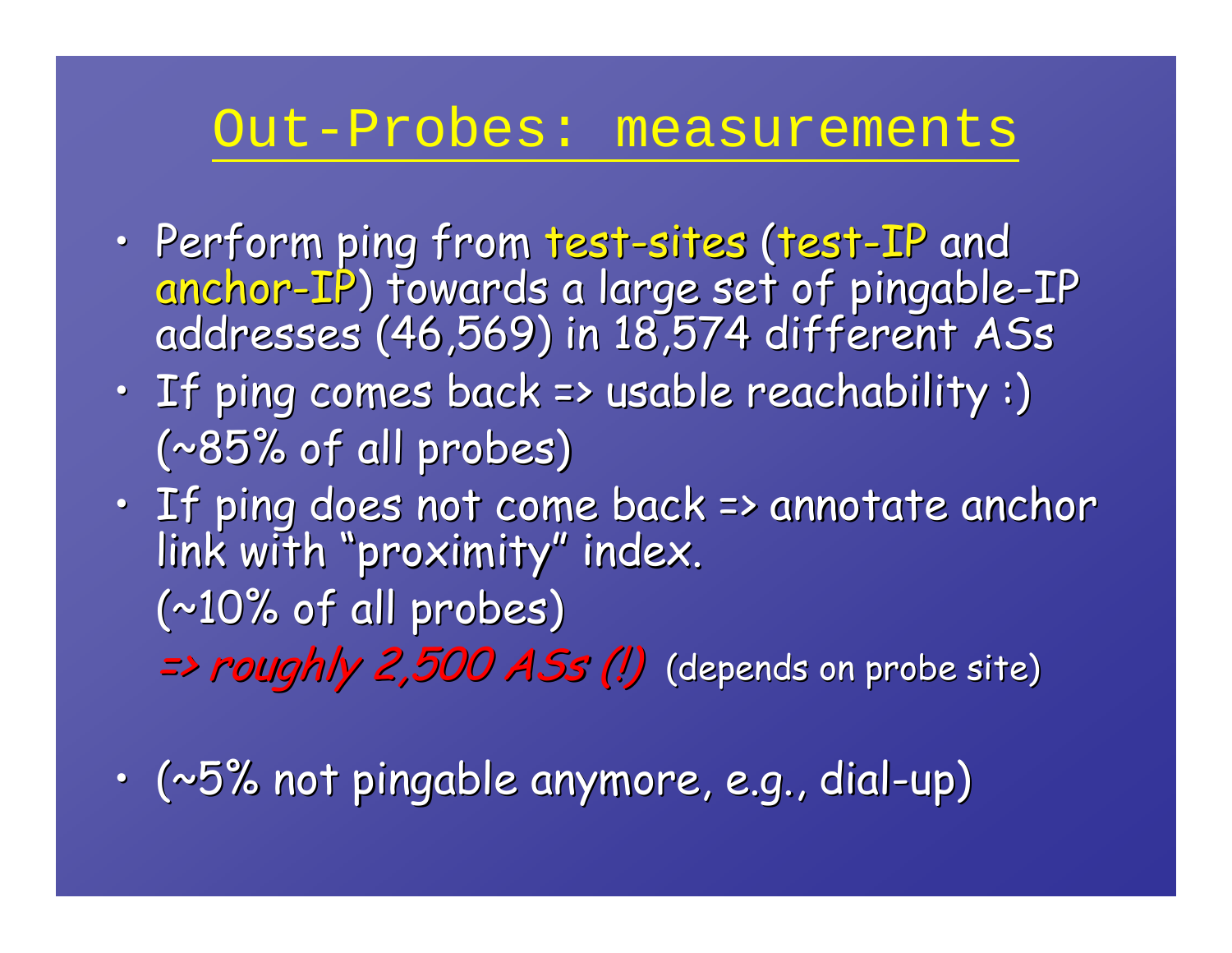### Out-Probes: measurements

- Build filtering likelihood index based on "proximity" and per AS observations
- x-axis index: aggregate all<br>observations, normalize, and<br>weight with "proximity index"
- => provides ordering => provides ordering of ASs that are that are likely to filter

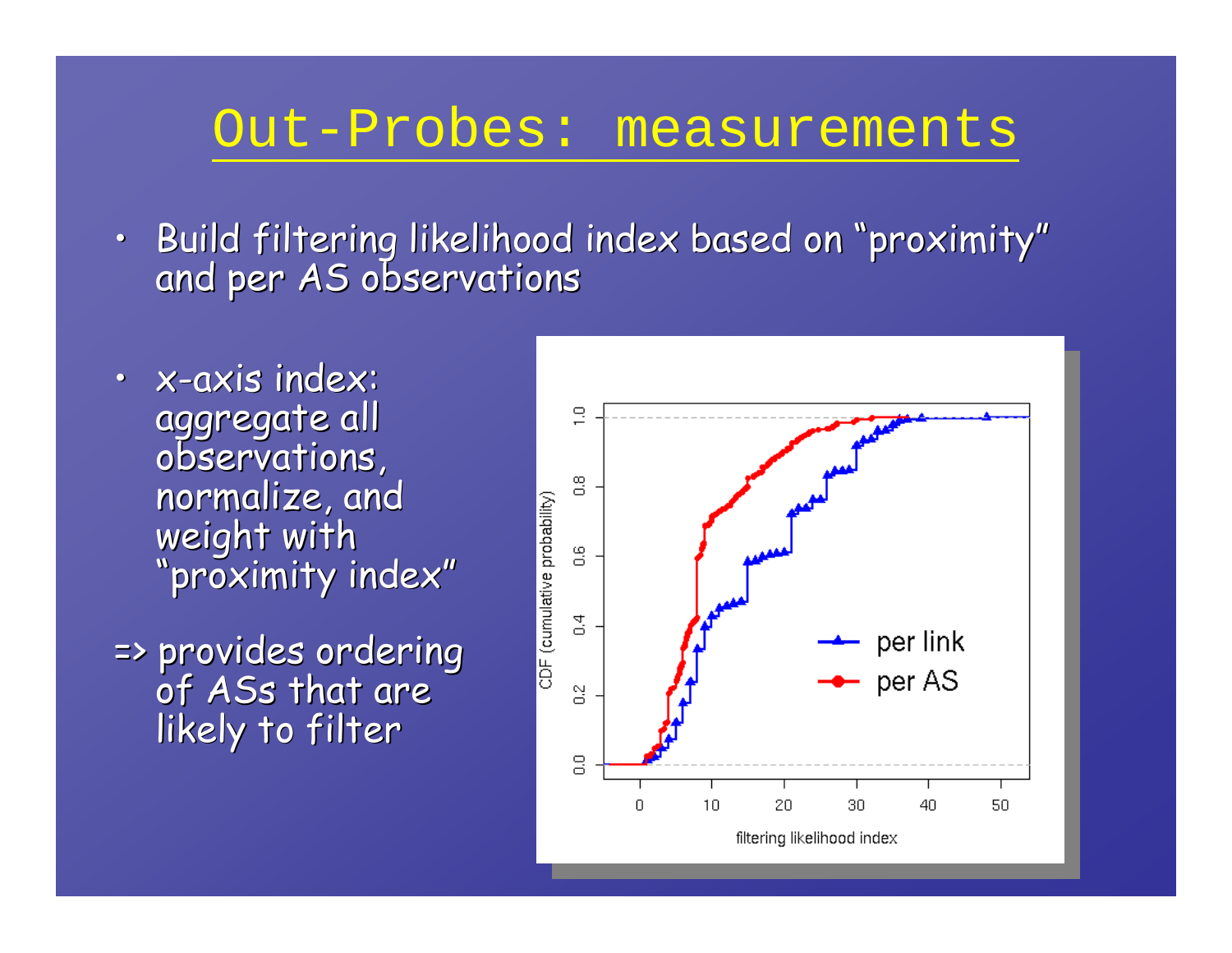# Out-Probes: Initial validation

- •• We derived 443 candidate ASs that are likely to filter.
- •· manual search for 15 traceroute servers within those 443 candidate ASs:
	- •• 7 filter
	- •• 5 do not filters themselves, but have no usable [up-stream] connectivity.  $\,$  $\Rightarrow$  12 out of 15 (=80%) correctly identified 3 failed, but validation was taken at different time. Thus, ASs might have changed filter in meantime.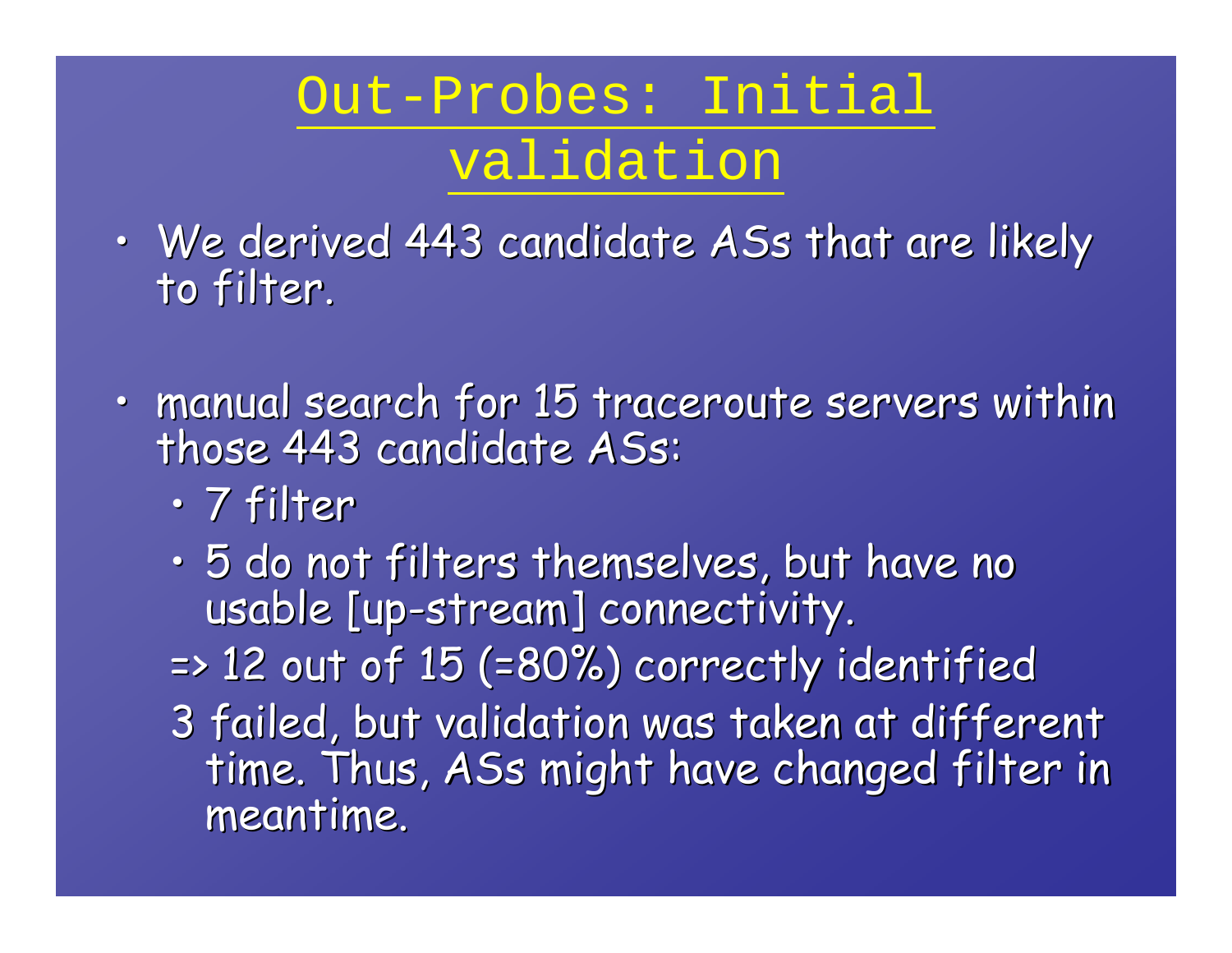# Summary: In- and Out-Probes

- $\cdot$  Out-probes tell about "usable reachability":
	- $\cdot$  Find areas of non-reachability
	- $\bullet$  $\cdot$  Larger coverage (currently > 85% of Internet ASs )
	- $\bm{\cdot}$  No information about: return path and thus non optimal paths
- $\cdot$  In-probes tell us about filters on the path:
	- $\cdot$  Reachability available -- goal: detect intermediate filters
	- Smaller coverage
	- $\cdot$  Many traceroute servers are needed at the  $\cdot$ "edge"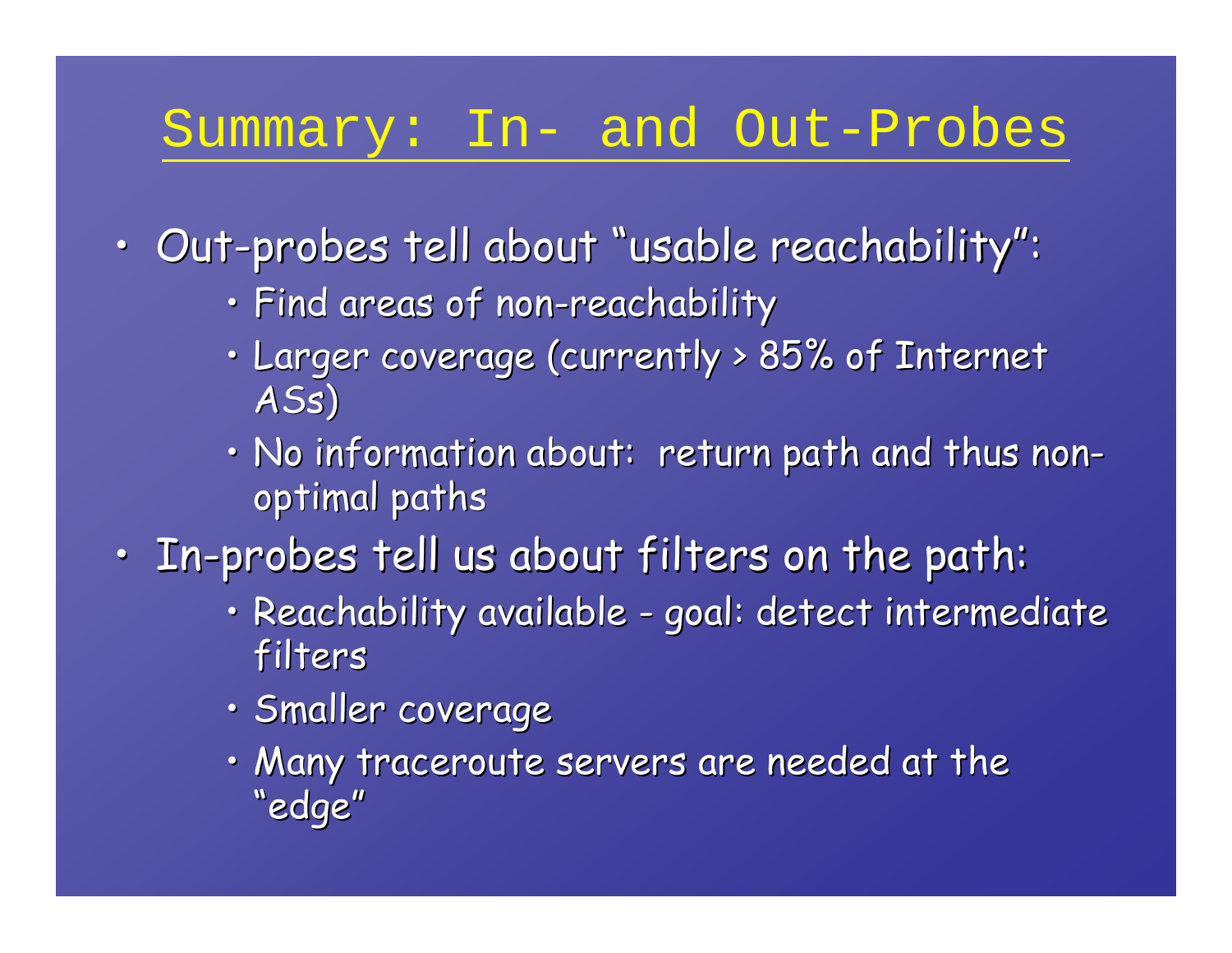# Further Work

- • $\cdot$  Sent list of candidate suspected bogon filtering links to ISPs, waiting for their feedback to validate our analysis
- • $\cdot$  Increasing number of in-probes to have more information about location of bogon filters and their number
- • $\,\cdot\,$  How accurate can we be in identifying bogon filters using measurements?
- • $\cdot$  How would we quantify that accuracy?
- • $\cdot$  How many out-probes are needed/useful?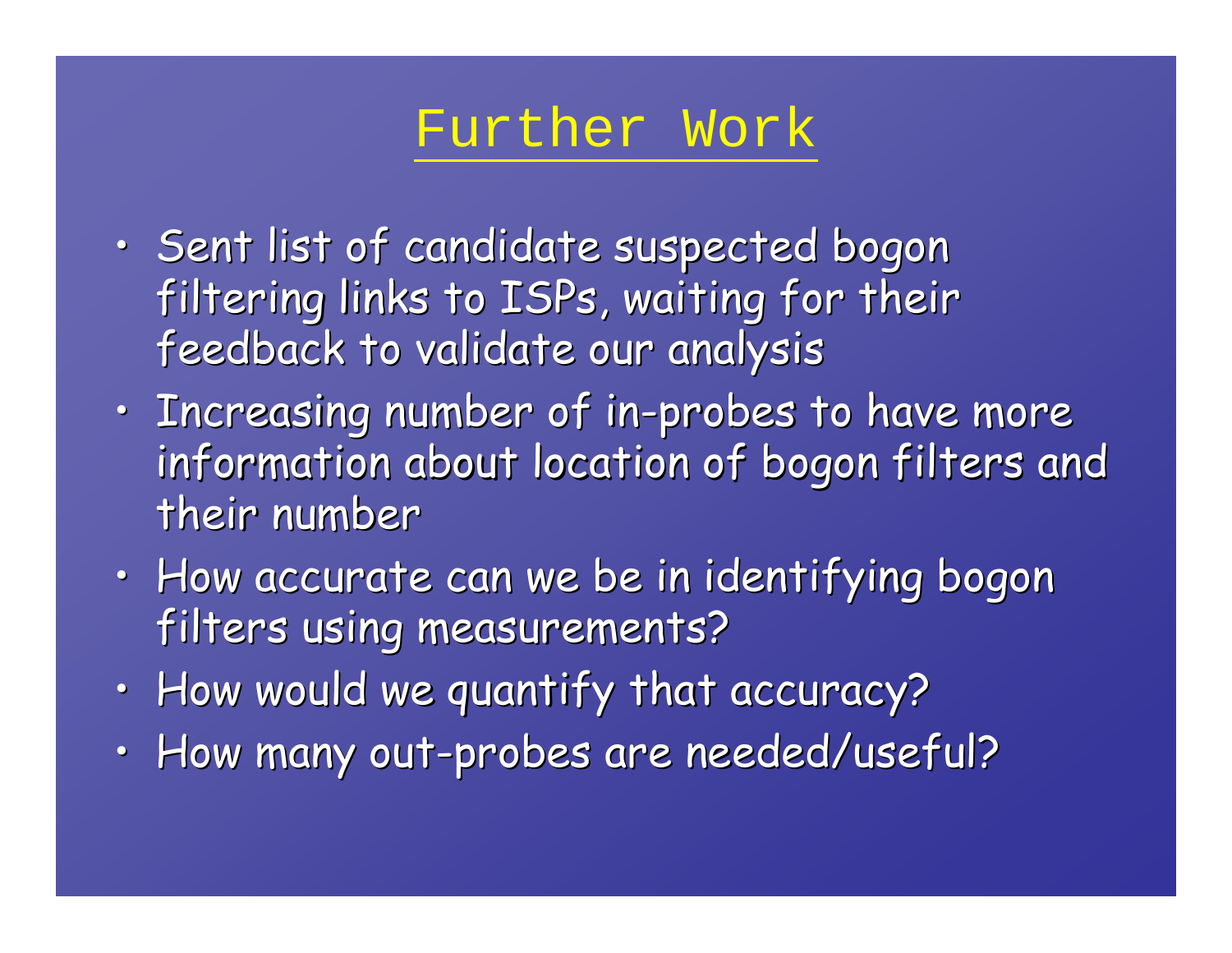### Results – Out-Probes

- • $\,\cdot\,$  We can identify unreachable places: Via out probes we can see if an IP is not well routed.
- •• Aside from small issues related to ICMP, we know that if the probe doesn't come back that there is NO usable connectivity. That's simple and straight forward.
- • $\cdot$  It is possible to achieve a reasonable coverage of the Internet (<18k ASs).
- • $\,\cdot\,$  The methodology produces usable results.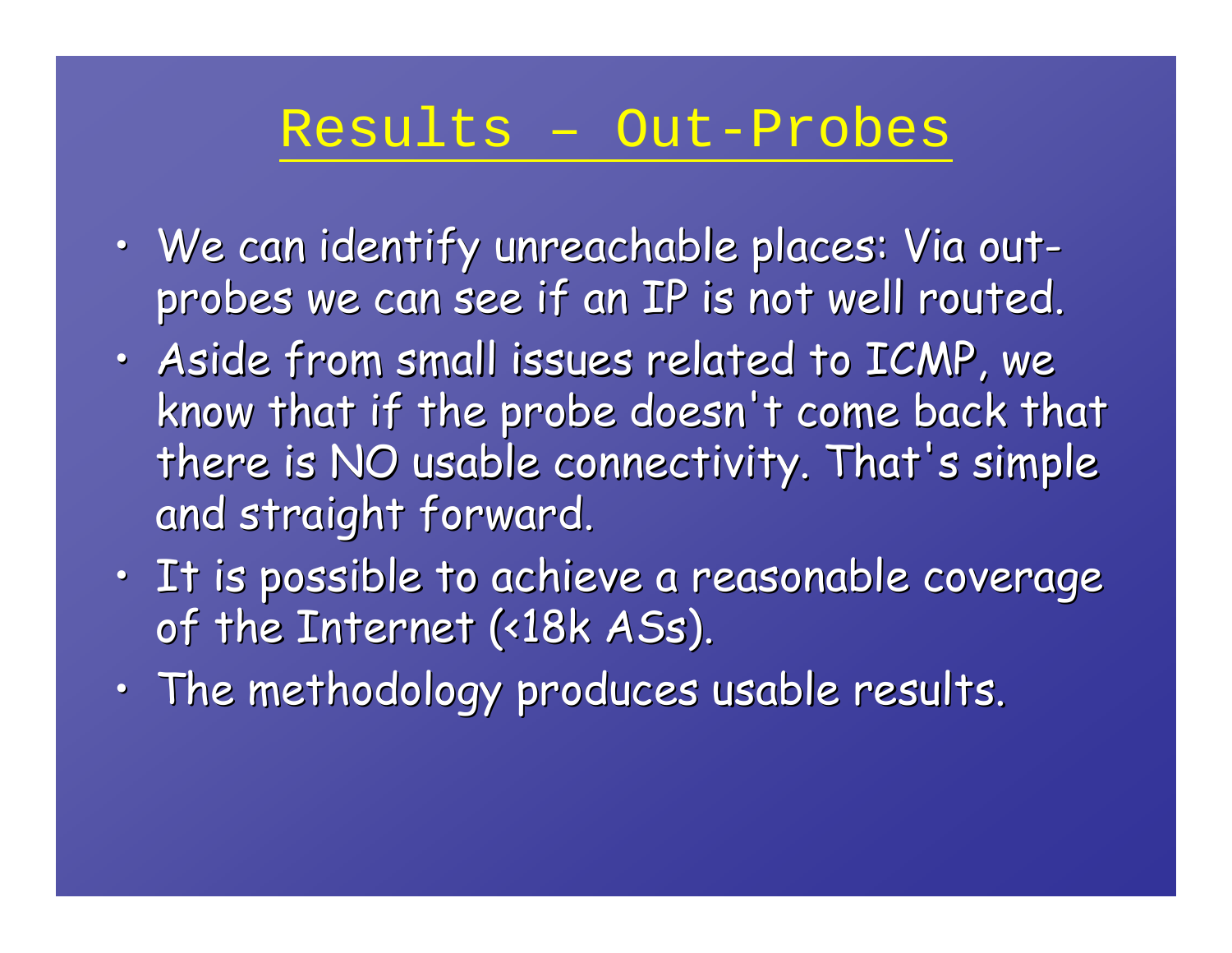# Results – In-Probes

- • $\,\cdot\,$  We can go a step further and detect places where there is "non-optimal" connectivity.
- • $\,\cdot\,$  Keep in mind that with the in-probes we mainly  $\,$ look at traceroutes that BOTH reach the destination.
- • $\,\cdot\,$  We would very much like more validation by the operator community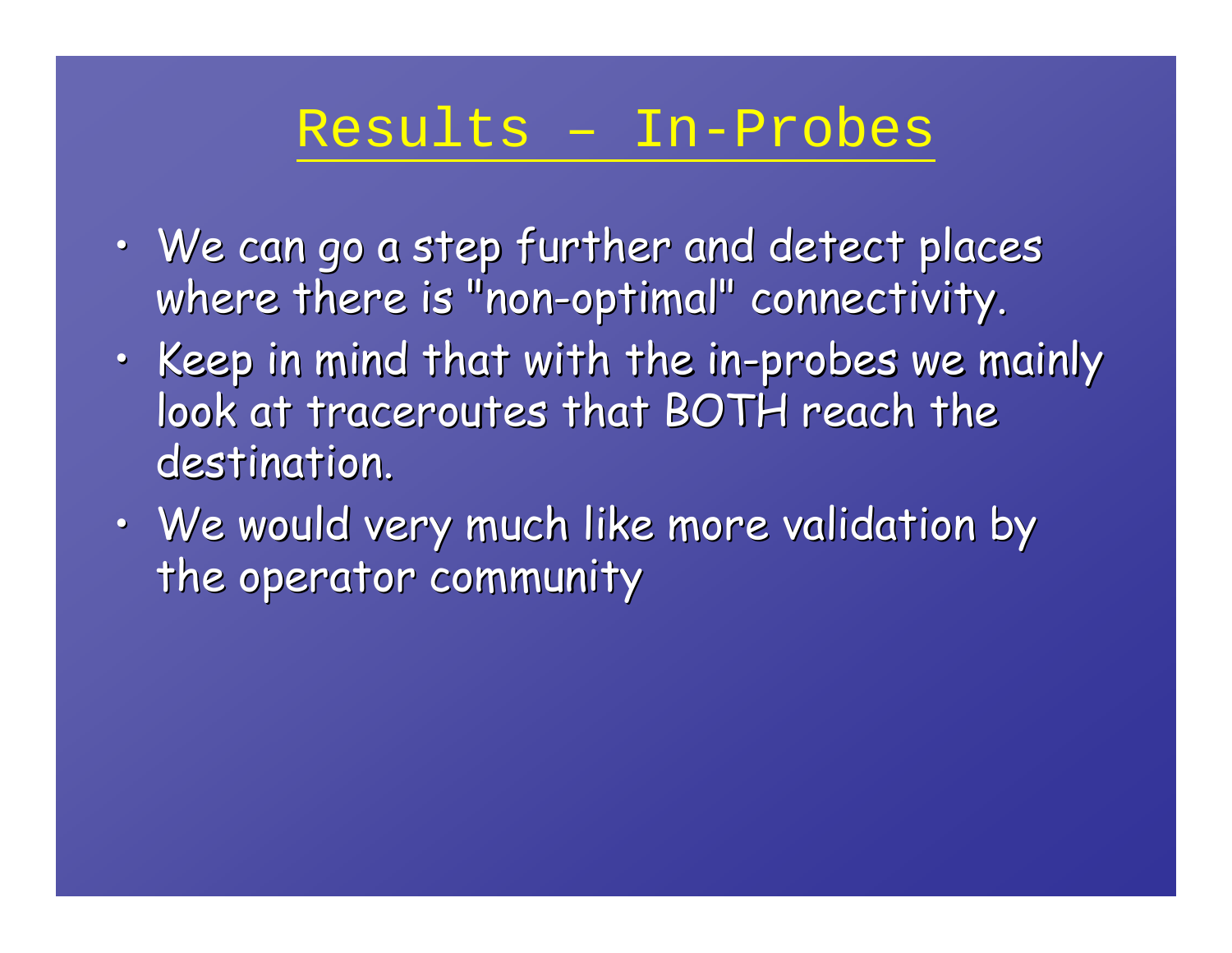# How you can help...

- • $\,\cdot\,$  We plan to establish an ongoing service.
- • $\cdot$  For that we need:
	- •• pingable addresses Tell us about addresses that we can ping once in a while and we make sure that you have connectivity to newly allocated prefixes.
	- traceroute servers

Tell us about traceroute servers, so that we can improve the quality of our inference.